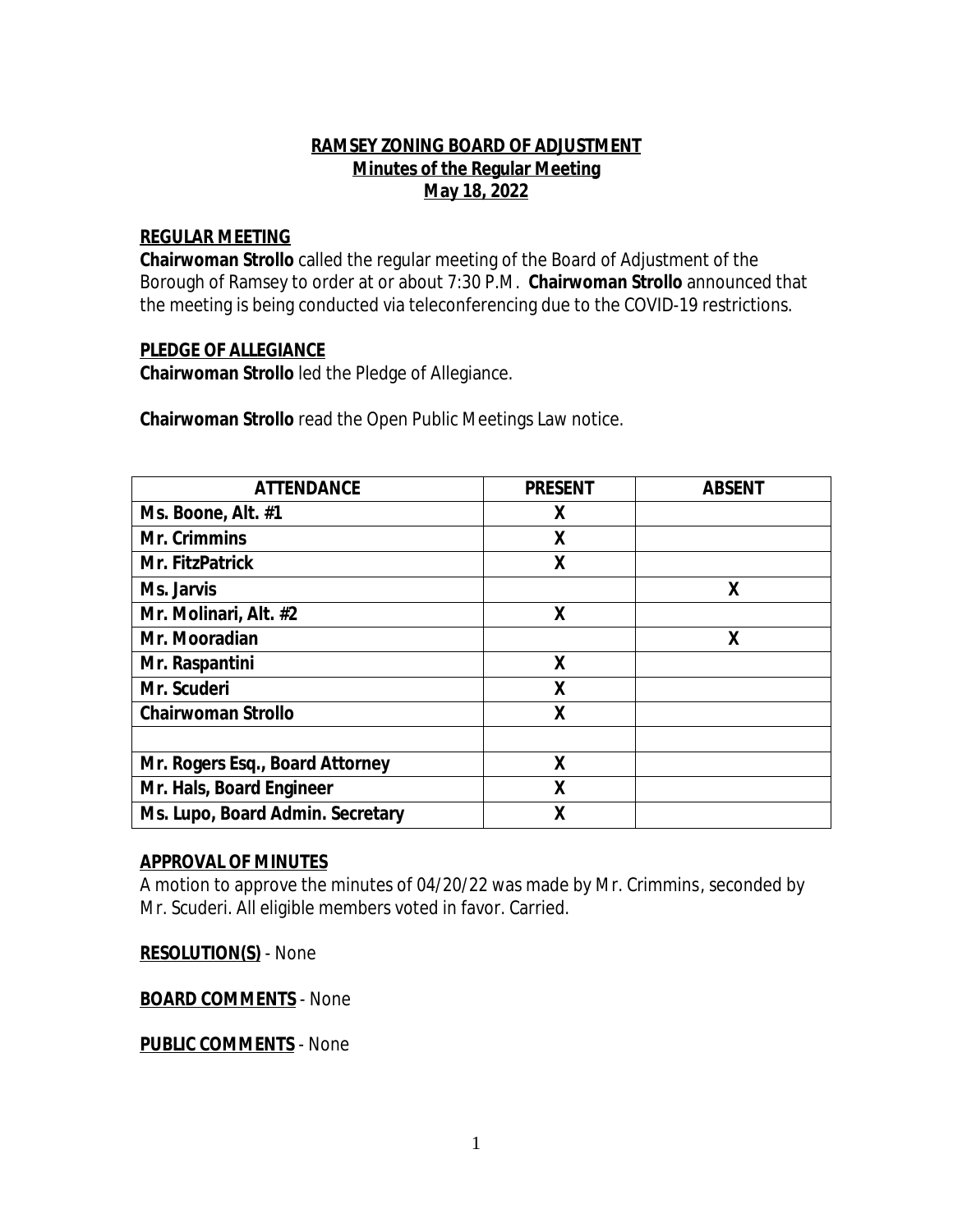# **PUBLIC HEARING**

Matthew & Lindsay Grasso, Block 5202, Lot 5; 81 Morton Drive.

Mr. Rogers verified that the applicants had noticed properly and that the hearing could proceed.

John J. D'Anton, Esq. of 21 Franklin Turnpike, Ramsey, N.J. appeared on behalf of the applicant. Mr. D'Anton presented the following exhibit:

Exhibit A-1 Architectural Plan dated November 24, 2021 Matthew & Lindsay Grasso were sworn in. Mr. Grasso said that they decided that they needed more living space and consulted with Paul from Natural Earth to design the gazebo patio. Chairwoman Strollo asked Mr. Rogers to advise the Board of the procedures for an application where the construction has been completed. Mr. Rogers responded that the Board can't rely on the fact that the work was done without permits. Mr. Rogers said that the Board needs to make a decision on whether or not the applicant meets the criteria that's necessary in order for the granting of a variances.

# **BOARD QUESTIONS**

Ms. Boone asked Mr. Grasso if there was another location for the gazebo. Mr. Grasso said no. There isn't room to move it anywhere else on the property. Mr. Scuderi asked Mr. Grasso if there was there an existing patio under the gazebo. Mrs. Grasso said there was some existing patio and dirt with a small retaining stone wall.

# **PUBLIC QUESTIONS** - None

# **TESTIMONY OF THOMAS ASHBAHIAN**

Thomas Ashbahian of 39 Spring St., Ramsey, N.J. was sworn in and deemed an expert in planning and architecture. Mr. Ashbahian said that when he visited the Grasso residence the gazebo had been fully erected with a fireplace and all masonry work completed in and around the gazebo. Mr. Ashbahian said that the lot has 12,375 sf where 14,000 sf is required. Mr. Ashbahian said that the lot is wider than deeper. Mr. Ashbahian said that the separation distance between the secondary structure is supposed to be 20' and they have a separation of 10.1'. Mr. Ashbahian said that to the best of his knowledge he doesn't know where the 20' in the Ordinance originated from. Mr. Ashbahian said that he doesn't know of any other Ordinances in the area that have that distance or a similar distance to separate from a principal building. Mr. Ashbahian said the gazebo is a rather a unique structure relative to what the zoning contemplates in the way of secondary structures. The gazebo itself needs to be close to the house to be effectively used. Mr. Ashbahian said by adding the gazebo the building coverage increased to 20.37% where 15% is maximum allowed. Mr. Ashbahian said that the building coverage is currently at 17.6%. Mr. Ashbahian said that this variance hinges heavily on the fact that it's an undersized lot. If it was a conforming lot of 14,000 sf, the building coverage would be a lot closer to 15%. Mr. Ashbahian said that the impervious coverage as it existed before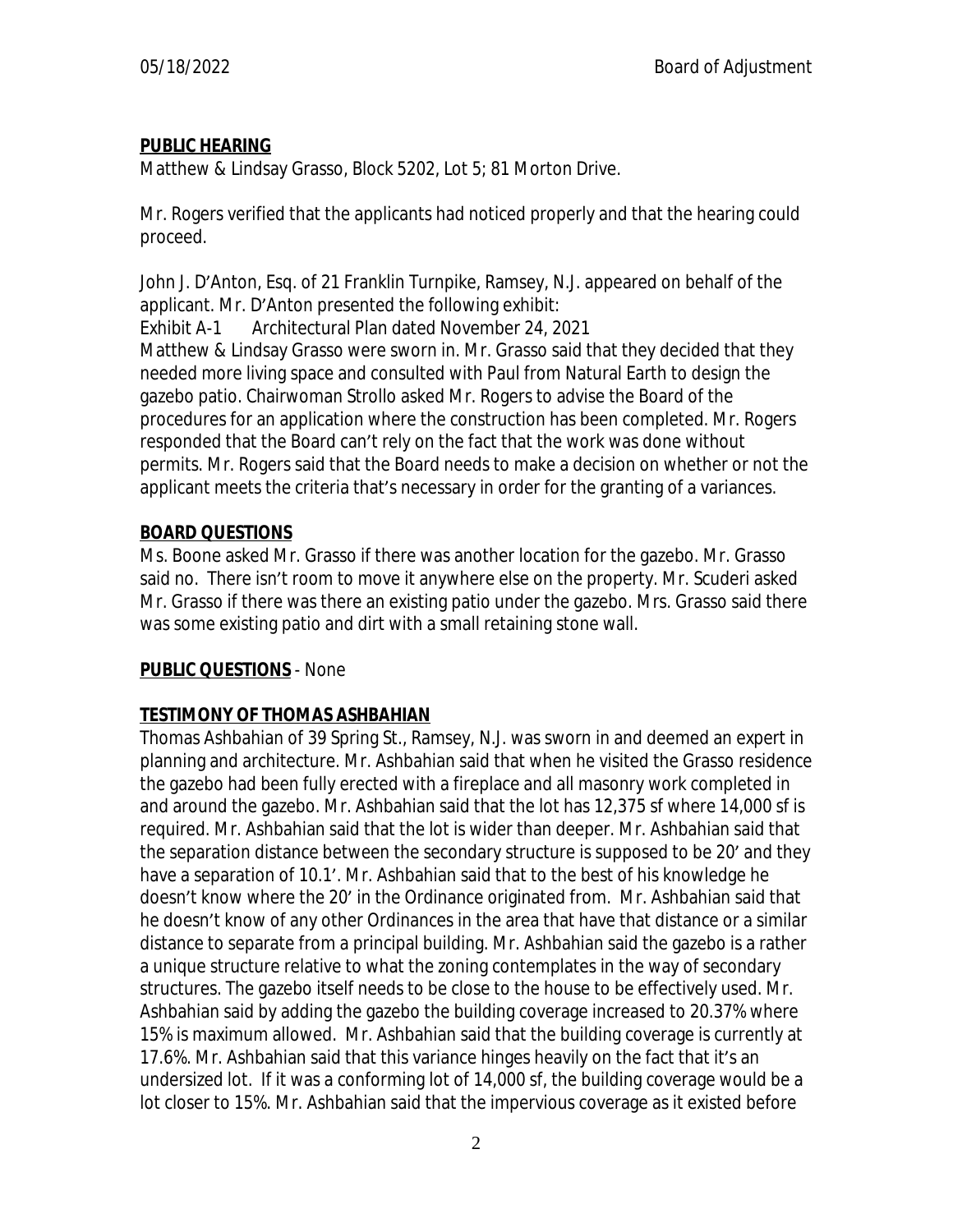the gazebo was approximately 31% with 35% maximum allowed. Mr. Ashbahian said that adding the gazebo brings the impervious coverage to 36.84% which is not significantly over 35%. Mr. Ashbahian said that if this was a conforming lot of 14,000 sf, a variance for impervious coverage would not be required. Mr. Ashbahian said that a gazebo is a very popular and current type of construction. People are looking to live literally outside, especially during COVID. Mr. Ashbahian said that zoning never anticipated this type of building and couldn't obviously consider what type of regulations would apply to it. Mr. Ashbahian said that this structure is somewhat different. It's literally all open air and light. Mr. Ashbahian said that the gazebo is barely visible from the street. It's a very pleasing aesthetic due to the construction. Mr. Ashbahian said that they already have a deficiency in the rear yard and the only effective place for this gazebo to function would be in the general location where it is today. Mr. Hals noted in his review that there's an actual Site Plan Waiver approval under Chapter 34.5, for a structure in excess of 200 sf. Mr. Ashbahian said that the footprint of the gazebo is 270 sf. Mr. Ashbahian said that he doesn't see any negative criteria. Mr. Ashbahian said that the property is slightly irregular in shape in that it's much shallower than it is deeper. There's only one area on this property that such a gazebo could fit appropriately. Mr. Ashbahian said that the application could be considered and approved without substantial detriment to the public good and without impairing the intent and purpose of the zone plan, and the zoning ordinances.

## **BOARD QUESTIONS**

Mr. FitzPatrick inquired about the impervious coverage calculation. Mr. Scuderi asked Mr. Ashbahian if the lot was conforming at 14,000 sf would three variances be requested. Mr. Ashbahian said that maximum impervious coverage would be ok, but they would still need to request variances for building and for setback from principal structure. Mr. Scuderi asked Mr. Ashbahian if there's anything in the code that closely resembles the concept. Mr. Ashbahian said no. Mr. D'Anton said that there's no definition of a gazebo in the zoning ordinance. Mr. Scuderi asked Mr. Ashbahian if there are any utilities in the gazebo. Mr. Grasso said that there's electrical for lighting and gas for the fireplace. Mr. Rogers asked Mr. & Mrs. Grasso why they chose the size of the gazebo and did they consider something smaller or differently. Mrs. Grasso said that was the design that they were presented with and they went with it. Chairwoman Strollo asked Mr. Ashbahian if there is any regulation in the ordinance applicable when there is a fireplace. Mr. Ashbahian said that there is no restriction to having a fireplace in this type of location.

# **PUBLIC QUESTIONS** - None

# **PUBIC COMMENTS**

Chris Stelle of 91 Morton Drove was sworn in. Mr. Steel said that he lives behind the fireplace in that structure and could barely see the structure from his back deck. Mr. Stelle said that he has no issue with it.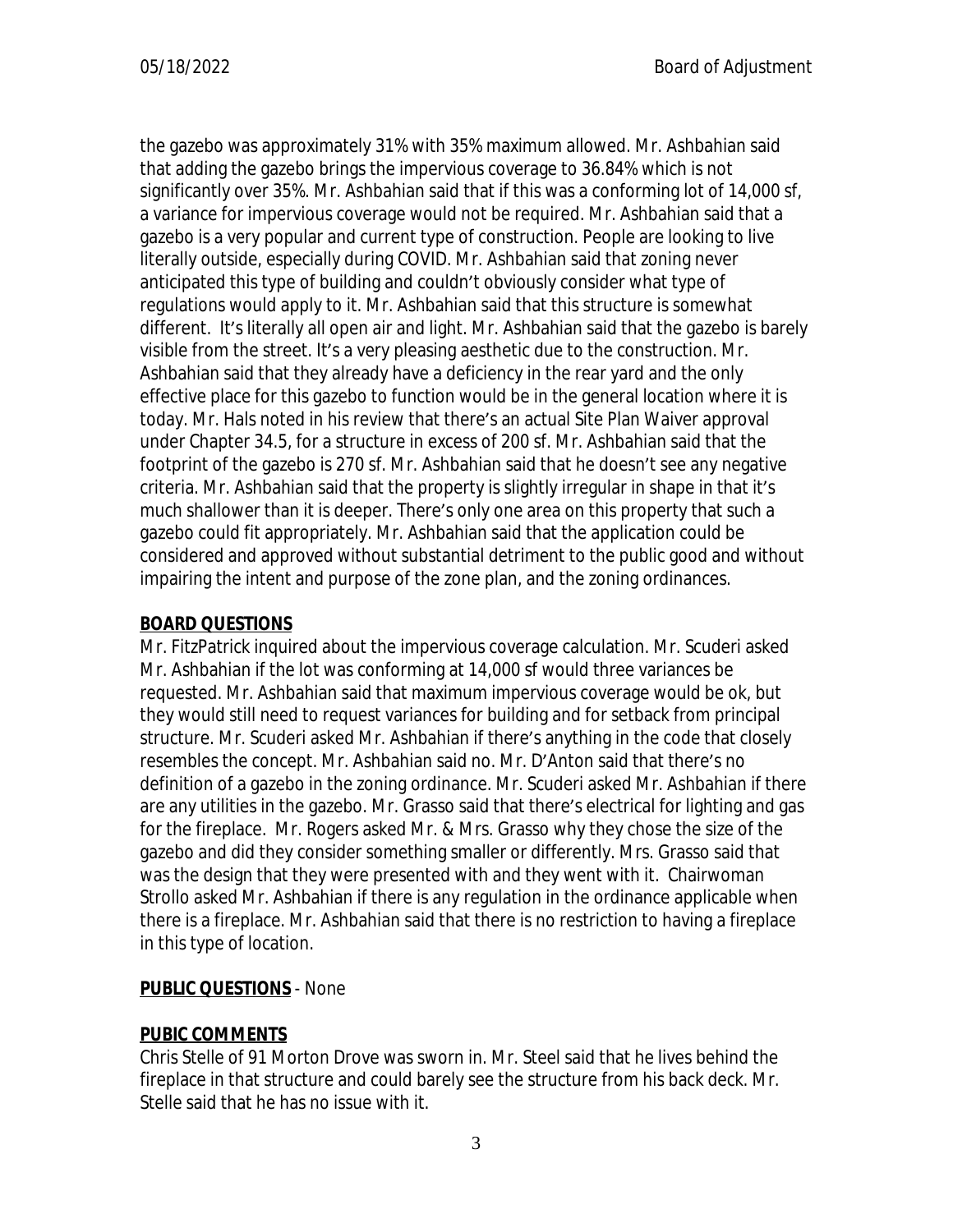Thomas Keeney of 123 Morton Drive was sworn in. Mr. Keeney said that the structure looks very pleasant and adds to the kind of family atmosphere of the neighborhood. Ed Sullivan of 30 Eton Court was sworn in. Mr. Sullivan said that it's a beautiful structure and adds significant value to the neighborhood.

### **BOARD COMMENTS**

Mr. Scuderi said that this is a unique application. Mr. Scuderi said that it's an undersized lot and they are proposing an outdoor structure. Mr. Scuderi said that a gazebo wasn't really something that was contemplated with the code when it was drafted. Mr. Scuderi said that it's an open structure, it doesn't seem to cause any negative effects and he would be in favor of the application. Mr. Crimmins said that he agrees with Mr. Scuderi. Mr. Crimmins said that home is set further back than necessary which limits the location of the accessory building on the property. Mr. Crimmins said that the gazebo is an open structure. There are no walls blocking it. Mr. Crimmins said that he could be in support of the application. Ms. Boone said that it fits into the neighborhood and doesn't pose any potential detriments and would be in favor of the application. Chairwoman Strollo said that the lot is undersized and the house is set further back on the property which is unique to the property. Chairwoman Strollo said that if the lot was conforming there wouldn't be a variance for impervious coverage. Chairwoman Strollo said that the structure is an open air structure and should remain open air. Chairwoman Strollo said that there's no substantial detriment to the intent and purpose of the code.

A motion to approve the application and Site Plan Waiver with the condition that the structure remain an open four walls structure and not for habitability was made by Mr. Crimmins, seconded by Mr. Scuderi.

| Roll Call: I | AYES:               | Ms. Boone, Mr. Crimmins, Mr. FitzPatrick, Mr. Molinari,<br>Mr. Raspantini, Mr. Scuderi, Chairwoman Strollo |
|--------------|---------------------|------------------------------------------------------------------------------------------------------------|
|              | NAYES:              |                                                                                                            |
|              | ABSTAIN:<br>ABSENT: | Ms. Jarvis, Mr. Mooradian                                                                                  |
|              |                     |                                                                                                            |

Carried.

Pasquale Giannella & Melissa Cassino, Block 1301, Lot 1 ; 400 Grove Street.

Mr. Rogers verified that the applicants had noticed properly and that the hearing could proceed.

Pasquale Giannella & Melissa Cassino were sworn in. Mr. Giannella said that they are looking to blend two families and the existing home is in disrepair. Mr. Giannella said that the house was purchased through foreclosure. Mr. Giannella said that there's terminate damage and it needs a lot of work updating. Mr. Giannella said that the lot is an undersized lot. Mr. Giannella said that the property is a corner lot with frontage on Myrtle Avenue and Grove Street. The property address is Grove Street but facing Myrtle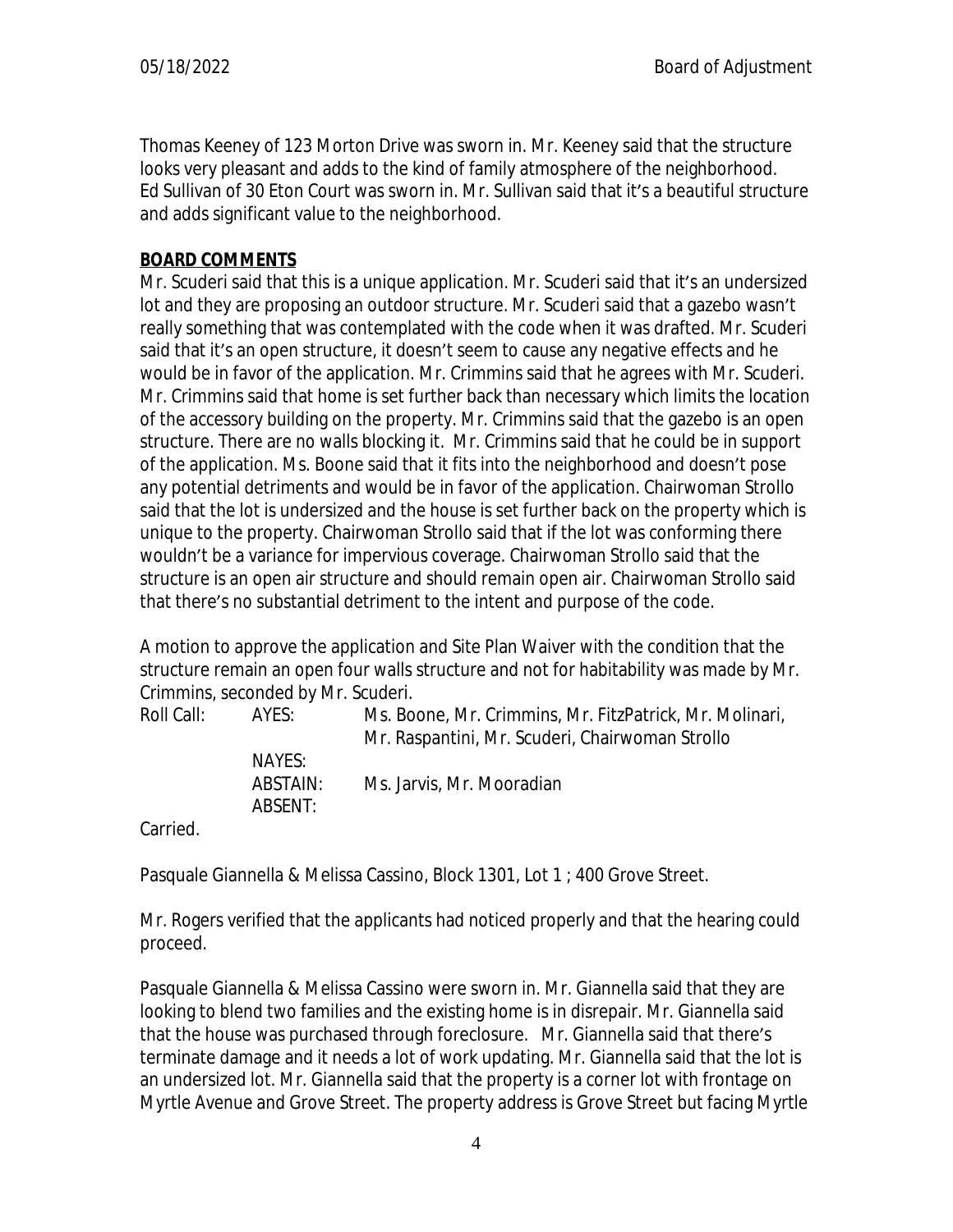Avenue. Mr. Giannella said that they are requesting a front yard variance of 24.1' where 50' is required. Mr. Giannella said that they are looking to add an addition and a new covered porch to the front of the home. The additions will extend the side of the home facing Grove Street. Mr. Giannella said that they are requesting a height variance for 37.9' where 35' is maximum permitted. Mr. Giannella said that the property is sloped from the lowest grade to highest. Mr. Giannella said that the third variance is for impervious coverage of 34.4% where 30% is maximum permitted. The last variance is for building coverage for 13.6% where 12% is maximum permitted. Mr. Giannella said that the house is a two/three bedroom house built in 1935. The two bedrooms combined are probably the size of a normal one bedroom. It looks like they split one bedroom because there's no door in between the two bedrooms. They are railroad bedrooms and you have to go through one room to get to the other. Mr. Giannella said what they are proposing is 500 sf more than what is required because the lot is undersized. Mr. Giannella said that there's an existing pool and pavers all around it. Mr. Giannella said that they are eliminating one of the driveways in the front. Mr. Giannella said that if they were a conforming lot, they would not require building or impervious coverages.

## **BOARD QUESTIONS**

Ms. Boone asked Mr. Giannella if a drainage system will be installed. Mr. Giannella said that he will be installing a seepage pit as per Mr. Hals' review. Mr. Scuderi asked Mr. Giannella if this was a conforming lot would the variances be required for building and impervious coverages. Mr. Giannella said no. Mr. Scuderi asked Mr. Giannella if the property was level would a variance for height be required. Mr. Giannella said no. There's a slope and the height is measured from the lowest point. Mr. Hals provided the Board with some clarifications. Mr. Hals said that the building height is measured from the lowest grade to the ridge. Mr. Hals said that the roofline of the home is proposed to be stepped so the height of the home at the garage end of the home will be 35' and at no point will the exposed or visual height of the home exceed 35'. Mr. Hals said that in terms of the size of the lot regarding building coverage and impervious coverage, the lot in the zone is required to have 12% building coverage and they are proposing 13.6%. The lot size is substantially smaller than 40,250 sf. If their lot was 33,700 sf which is still 84% of what the required lot area would be, they would be fully conforming for building and impervious coverage. Mr. Hals said that the front yard setback matches the existing front yard along Grove Street that currently exists today. Mr. Hals said that he did make a comment that they should make drainage improvements. Specifically, with the increased building and impervious coverage, he recommends a seepage drainage system should be provided for the roof runoff from the home. The drainage system should be designed to storm the volume of runoff from a 2" rainfall. Mr. Giannella agreed.

#### **PUBLIC QUESTIONS** - None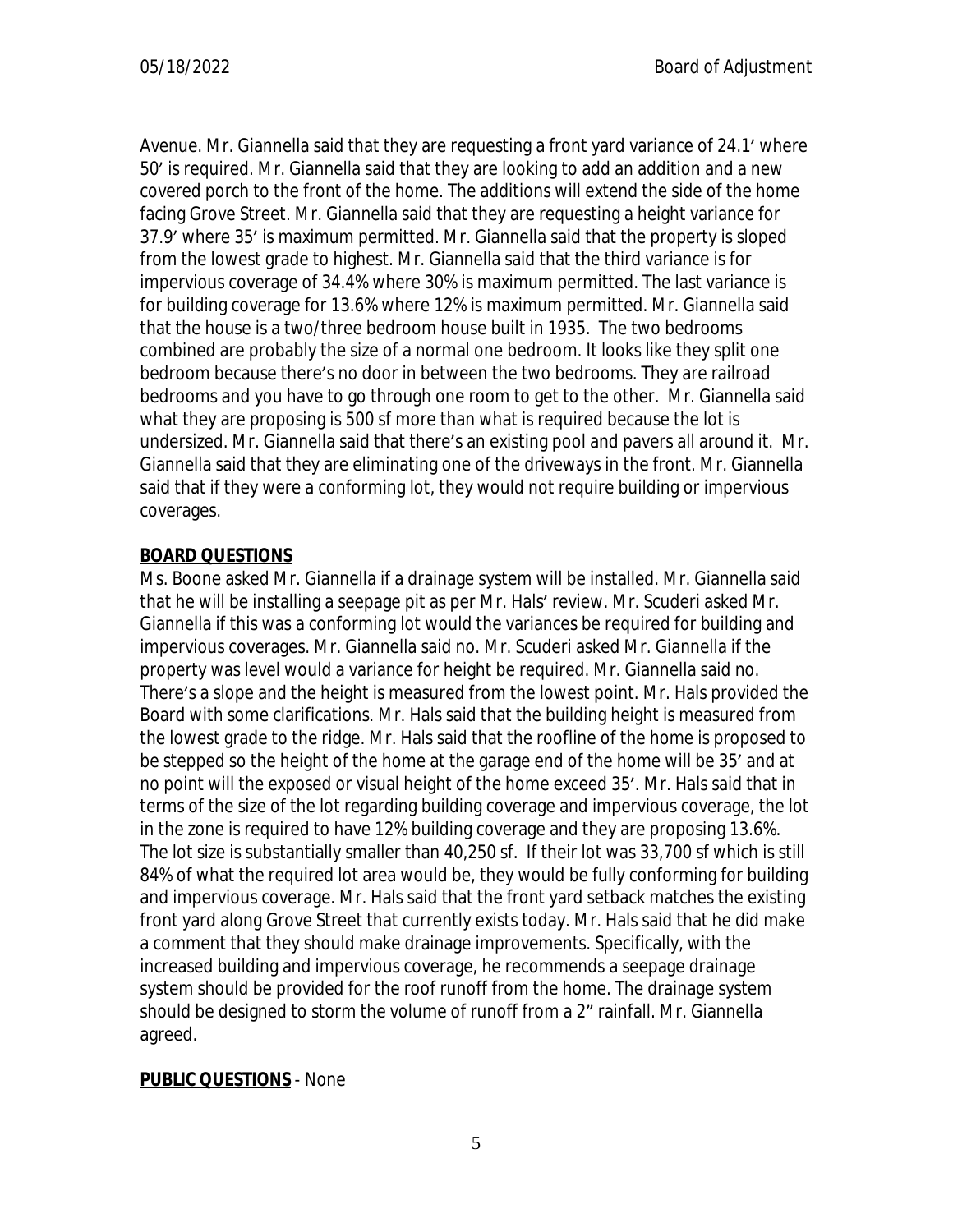## **PUBLIC COMMENTS**

Michel Wouters of 156 Myrtle Avenue was sworn in. Mr. Wouters had a concern about the drainage. Mr. Hals responded that the Borough engineer will review the plans submitted for a building permit and will make sure that there's drainage improvements. Mr. Hals suggested that his recommendation become a condition of approval if the Board approves this application.

Todd Illes of 393 Grove Street was sworn in. Mr. Illes said that he has reviewed the plans and is in full support of the application.

### **BOARD COMMENTS**

Mr. FitzPatrick said that this is an undersized lot. Mr. FitzPatrick said that if the lot was at 33,000 sf they would be in compliance with building and impervious coverage. Mr. FitzPatrick said Mr. Hals comment about the seepage pit has been agreed to by the applicant and he would be favor of the application. Mr. Crimmins said that the existing house is an eyesore and the proposal is for an improvement. Mr. Crimmins said that Mr. Hals provided a great synopsis of the undersized lot. Mr. Crimmins said he would be in favor of the application with Mr. Hals recommendation for drainage. Mr. Scuderi said that this lot is significantly undersized. Mr. Scuderi said that there's also a hardship because of the grading of the lot. Mr. Scuderi said if the lot were conforming there would be no request for building and impervious coverage. Mr. Scuderi said that this is an improvement and would be in favor of the application. Chairwoman Strollo said that the applicant's have shown positive criteria in that there is an undersized lot. Chairwoman Strollo said that the fact that this is a corner lot poses a hardship with two frontages. Chairwoman Strollo that the plan is an improvement. Chairwoman Strollo said that the variance can be granted without substantial detriment to the intent and purpose of the zoning code. There's no detriment to the adjoining properties and she would be in favor of the application with Mr. Hals' review as a condition.

A motion to approve the application subject to Mr. Hals' review was made by Mr. Crimmins, seconded by Mr. Scuderi.

| Roll Call:           | AYES:               | Ms. Boone, Mr. Crimmins, Mr. FitzPatrick, Mr. Molinari,<br>Mr. Raspantini, Mr. Scuderi, Chairwoman Strollo |
|----------------------|---------------------|------------------------------------------------------------------------------------------------------------|
|                      | NAYES:              |                                                                                                            |
|                      | ABSTAIN:<br>ABSENT: | Ms. Jarvis, Mr. Mooradian                                                                                  |
| $\sim$ $\sim$ $\sim$ |                     |                                                                                                            |

Carried.

### **NEW BUSINESS** - None

### **OLD BUSINESS**

506 Route 17 Ramsey LLC, Block 5102,Lot 5; 506 Route 17 North – Continuation Carried to June 15, 2022